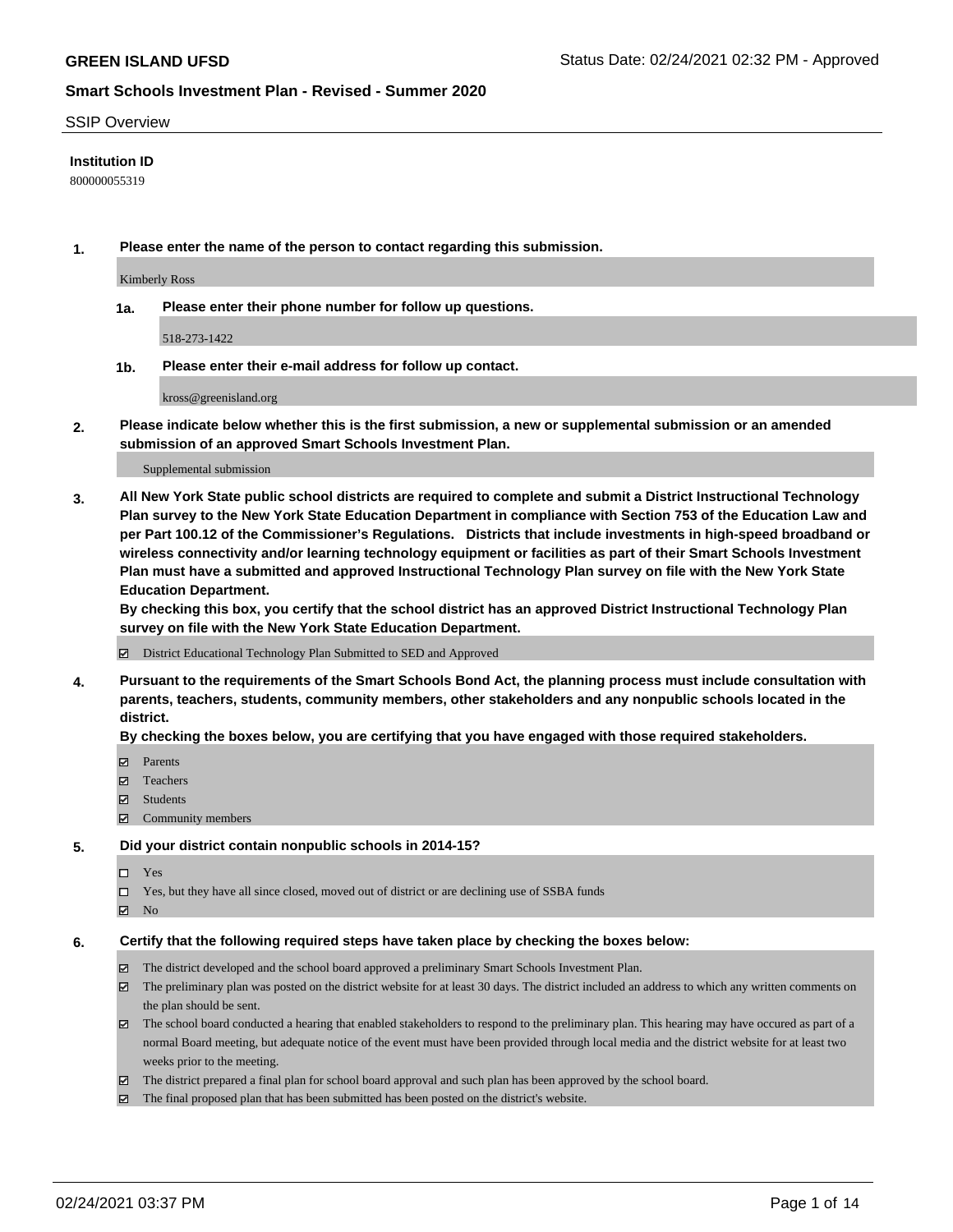SSIP Overview

**6a. Please upload the proposed Smart Schools Investment Plan (SSIP) that was posted on the district's website, along with any supporting materials. Note that this should be different than your recently submitted Educational Technology Survey. The Final SSIP, as approved by the School Board, should also be posted on the website and remain there during the course of the projects contained therein.**

SSIP March 30.20.pdf

**6b. Enter the webpage address where the final Smart Schools Investment Plan is posted. The Plan should remain posted for the life of the included projects.**

https://www.greenisland.org/domain/123

**7. Please enter an estimate of the total number of students and staff that will benefit from this Smart Schools Investment Plan based on the cumulative projects submitted to date.**

360

**8. An LEA/School District may partner with one or more other LEA/School Districts to form a consortium to pool Smart Schools Bond Act funds for a project that meets all other Smart School Bond Act requirements. Each school district participating in the consortium will need to file an approved Smart Schools Investment Plan for the project and submit a signed Memorandum of Understanding that sets forth the details of the consortium including the roles of each respective district.**

 $\Box$  The district plans to participate in a consortium to partner with other school district(s) to implement a Smart Schools project.

### **9. Please enter the name and 6-digit SED Code for each LEA/School District participating in the Consortium.**

| Partner LEA/District | <b>ISED BEDS Code</b> |
|----------------------|-----------------------|
| (No Response)        | (No Response)         |

### **10. Please upload a signed Memorandum of Understanding with all of the participating Consortium partners.**

(No Response)

**11. Your district's Smart Schools Bond Act Allocation is:**

\$257,106

### **12. Final 2014-15 BEDS Enrollment to calculate Nonpublic Sharing Requirement**

|            | <b>Public Enrollment</b> | Nonpublic Enrollment | Total Enrollment | l Nonpublic Percentage |
|------------|--------------------------|----------------------|------------------|------------------------|
| Enrollment | 319                      |                      | 319.00           | 0.00                   |

**13. This table compares each category budget total, as entered in that category's page, to the total expenditures listed in the category's expenditure table. Any discrepancies between the two must be resolved before submission.**

|                                          | Sub-Allocations | <b>Expenditure Totals</b> | <b>Difference</b> |
|------------------------------------------|-----------------|---------------------------|-------------------|
| <b>School Connectivity</b>               | 0.00            | 0.00                      | 0.00              |
| Connectivity Projects for<br>Communities | 0.00            | 0.00                      | 0.00              |
| Classroom Technology                     | 66,000.00       | 66,000.00                 | 0.00              |
| Pre-Kindergarten Classrooms              | 0.00            | 0.00                      | 0.00              |
| Replace Transportable<br>Classrooms      | 0.00            | 0.00                      | 0.00              |
| High-Tech Security Features              | 0.00            | 0.00                      | 0.00              |
| Nonpublic Loan                           | 0.00            | 0.00                      | 0.00              |
| Totals:                                  |                 |                           |                   |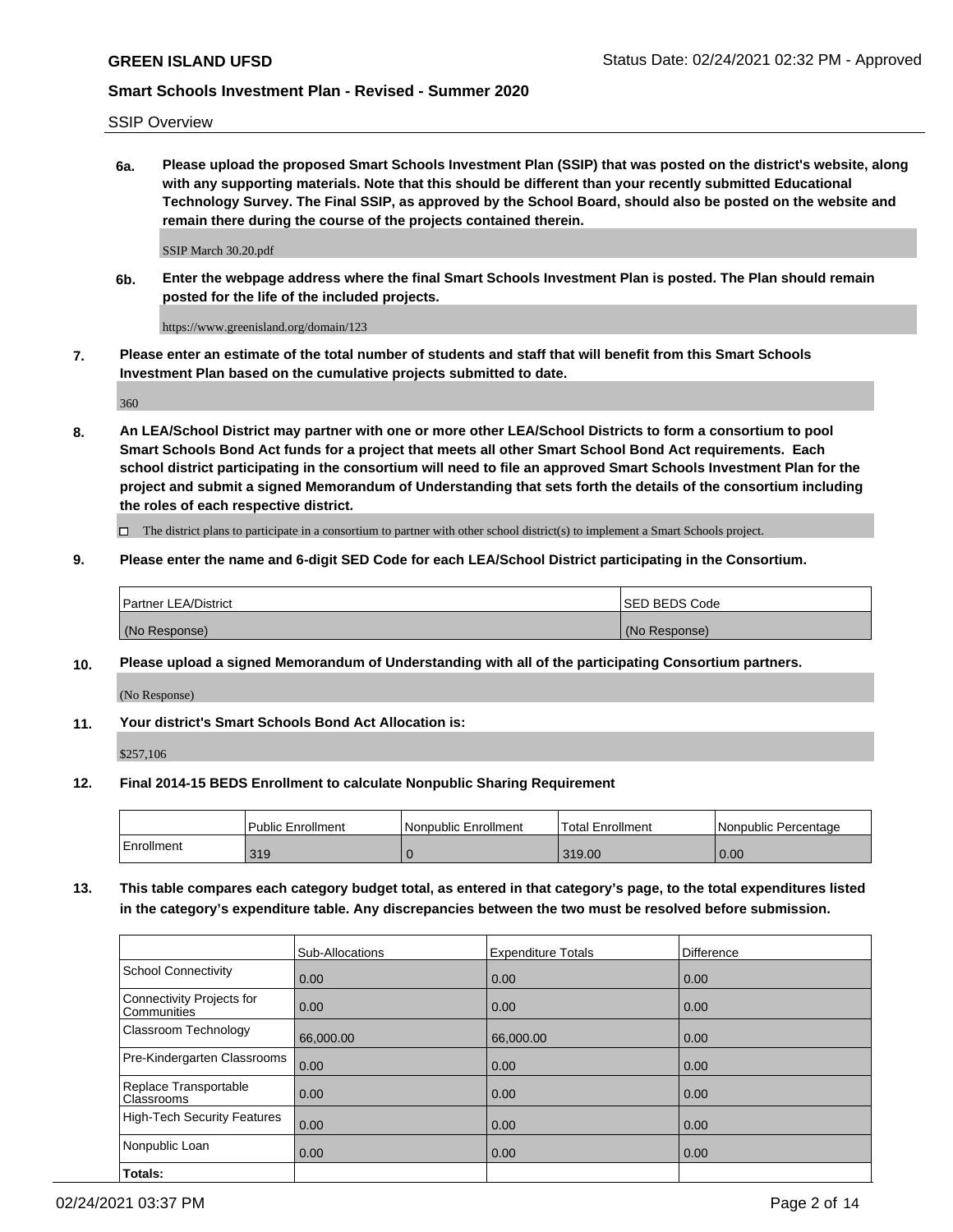SSIP Overview

| Sub-Allocations | Totals<br>Expenditure | Difference |
|-----------------|-----------------------|------------|
| 66.000          | 66,000                |            |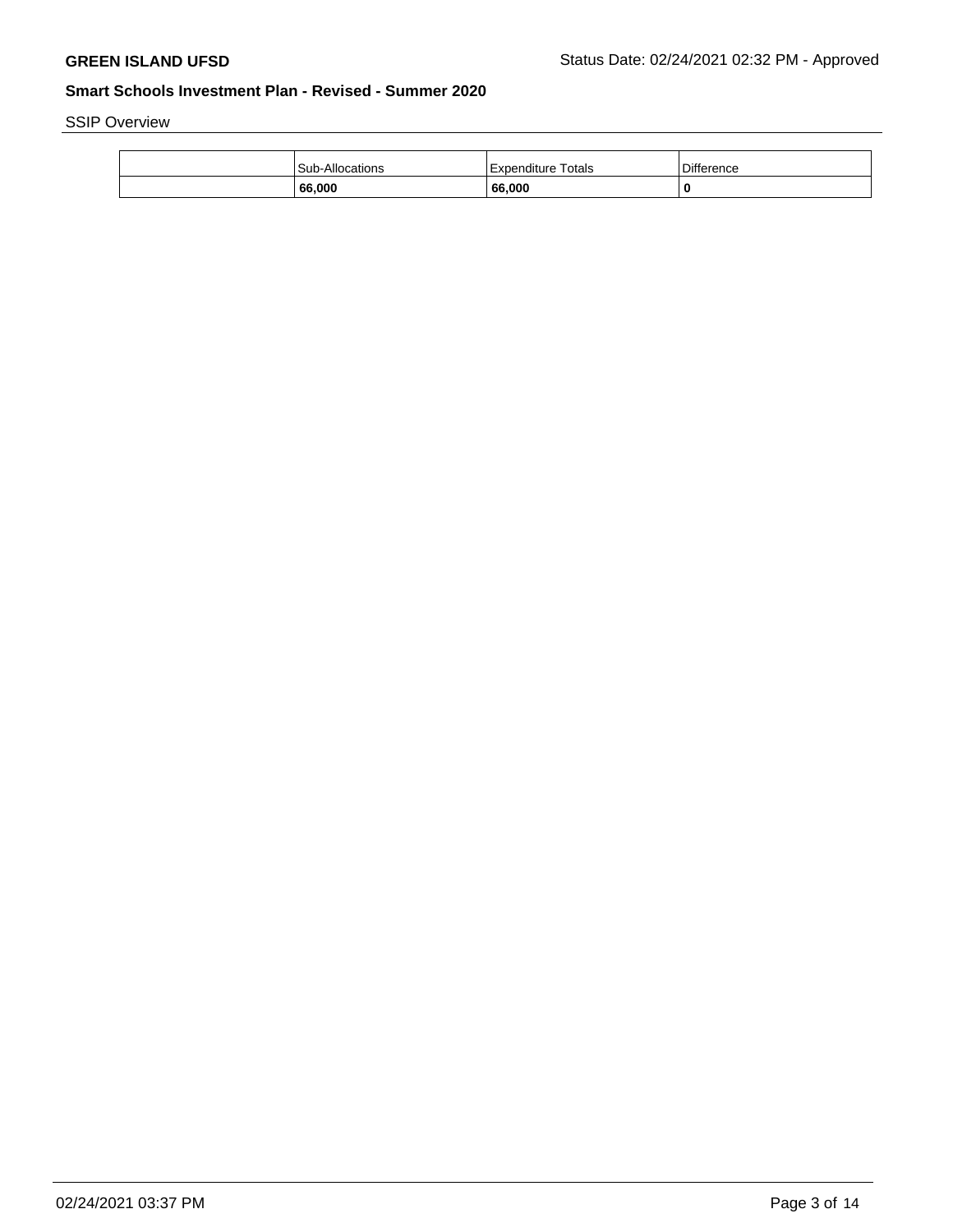School Connectivity

- **1. In order for students and faculty to receive the maximum benefit from the technology made available under the Smart Schools Bond Act, their school buildings must possess sufficient connectivity infrastructure to ensure that devices can be used during the school day. Smart Schools Investment Plans must demonstrate that:**
	- **• sufficient infrastructure that meets the Federal Communications Commission's 100 Mbps per 1,000 students standard currently exists in the buildings where new devices will be deployed, or**
	- **• is a planned use of a portion of Smart Schools Bond Act funds, or**
	- **• is under development through another funding source.**

**Smart Schools Bond Act funds used for technology infrastructure or classroom technology investments must increase the number of school buildings that meet or exceed the minimum speed standard of 100 Mbps per 1,000 students and staff within 12 months. This standard may be met on either a contracted 24/7 firm service or a "burstable" capability. If the standard is met under the burstable criteria, it must be:**

**1. Specifically codified in a service contract with a provider, and**

**2. Guaranteed to be available to all students and devices as needed, particularly during periods of high demand, such as computer-based testing (CBT) periods.**

**Please describe how your district already meets or is planning to meet this standard within 12 months of plan submission.**

(No Response)

**1a. If a district believes that it will be impossible to meet this standard within 12 months, it may apply for a waiver of this requirement, as described on the Smart Schools website. The waiver must be filed and approved by SED prior to submitting this survey.**

 $\Box$  By checking this box, you are certifying that the school district has an approved waiver of this requirement on file with the New York State Education Department.

**2. Connectivity Speed Calculator (Required). If the district currently meets the required speed, enter "Currently Met" in the last box: Expected Date When Required Speed Will be Met.**

|                  | l Number of     | Required Speed | Current Speed in | Expected Speed  | Expected Date                           |
|------------------|-----------------|----------------|------------------|-----------------|-----------------------------------------|
|                  | <b>Students</b> | In Mbps        | l Mbps           | to be Attained  | When Required                           |
|                  |                 |                |                  |                 | l Within 12 Months ISpeed Will be Met l |
| Calculated Speed | (No Response)   | 0.00           | (No Response)    | l (No Response) | l (No Response)                         |

**3. Describe how you intend to use Smart Schools Bond Act funds for high-speed broadband and/or wireless connectivity projects in school buildings.**

(No Response)

**4. Describe the linkage between the district's District Instructional Technology Plan and how the proposed projects will improve teaching and learning. (There should be a link between your response to this question and your responses to Question 1 in Section IV - NYSED Initiatives Alignment: "Explain how the district use of instructional technology will serve as a part of a comprehensive and sustained effort to support rigorous academic standards attainment and performance improvement for students."** 

**Your answer should also align with your answers to the questions in Section II - Strategic Technology Planning and the associated Action Steps in Section III - Action Plan.)**

(No Response)

**5. If the district wishes to have students and staff access the Internet from wireless devices within the school building, or in close proximity to it, it must first ensure that it has a robust Wi-Fi network in place that has sufficient bandwidth to meet user demand.**

**Please describe how you have quantified this demand and how you plan to meet this demand.**

(No Response)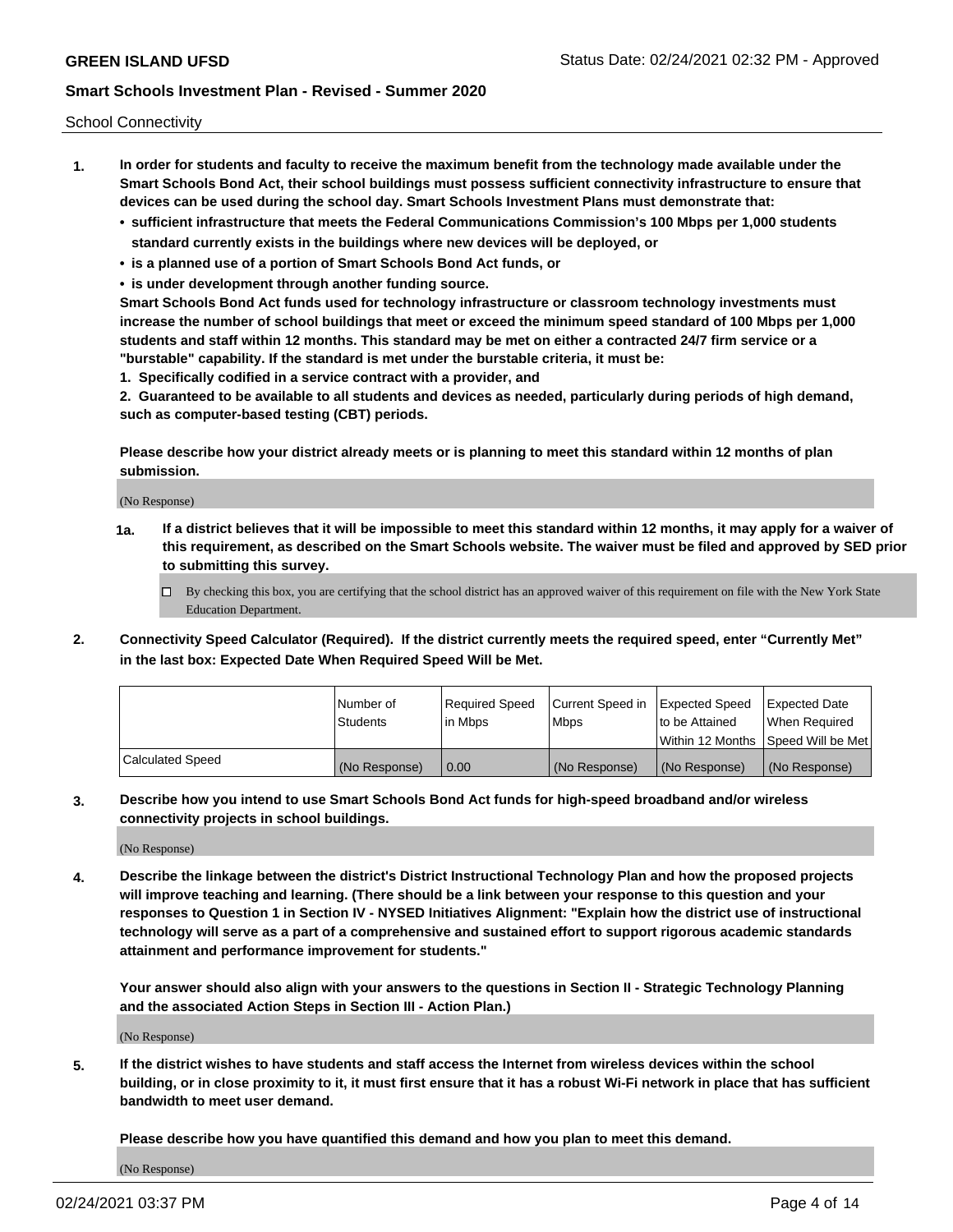School Connectivity

**6. Smart Schools plans with any expenditures in the School Connectivity category require a project number from the Office of Facilities Planning. Districts must submit an SSBA LOI and receive project numbers prior to submitting the SSIP. As indicated on the LOI, some projects may be eligible for a streamlined review and will not require a building permit.**

**Please indicate on a separate row each project number given to you by the Office of Facilities Planning.**

| Project Number |  |
|----------------|--|
| (No Response)  |  |

**7. Certain high-tech security and connectivity infrastructure projects may be eligible for an expedited review process as determined by the Office of Facilities Planning.**

### **Was your project deemed eligible for streamlined review?**

(No Response)

### **8. Include the name and license number of the architect or engineer of record.**

| Name          | License Number |
|---------------|----------------|
| (No Response) | (No Response)  |

### **9. Public Expenditures – Loanable (Counts toward the nonpublic loan calculation)**

| Select the allowable expenditure type.<br>Repeat to add another item under each type. | <b>PUBLIC</b> Items to be<br>l Purchased | Quantity           | Cost Per Item    | <b>Total Cost</b> |
|---------------------------------------------------------------------------------------|------------------------------------------|--------------------|------------------|-------------------|
| (No Response)                                                                         | (No Response)                            | l (No<br>Response) | (No<br>Response) | $\overline{0.00}$ |
|                                                                                       |                                          | O                  | 0.00             |                   |

## **10. Public Expenditures – Non-Loanable (Does not count toward nonpublic loan calculation)**

| Select the allowable expenditure<br>type.<br>Repeat to add another item under<br>each type. | <b>PUBLIC</b> Items to be purchased | Quantity      | Cost per Item | <b>Total Cost</b> |
|---------------------------------------------------------------------------------------------|-------------------------------------|---------------|---------------|-------------------|
| (No Response)                                                                               | (No Response)                       | (No Response) | (No Response) | 0.00              |
|                                                                                             |                                     |               | 0.00          |                   |

#### **11. Final 2014-15 BEDS Enrollment to calculate Nonpublic Sharing Requirement (no changes allowed.)**

|            | Public Enrollment | l Nonpublic Enrollment | <b>Total Enrollment</b> | Nonpublic Percentage |
|------------|-------------------|------------------------|-------------------------|----------------------|
| Enrollment | 319               |                        | 319.00                  | 0.00                 |

### **12. Total Public Budget - Loanable (Counts toward the nonpublic loan calculation)**

|                                                      | Public Allocations | <b>Estimated Nonpublic Loan</b><br>Amount | Estimated Total Sub-Allocations |
|------------------------------------------------------|--------------------|-------------------------------------------|---------------------------------|
| Network/Access Costs                                 | (No Response)      | 0.00                                      | 0.00                            |
| School Internal Connections and<br><b>Components</b> | (No Response)      | 0.00                                      | 0.00                            |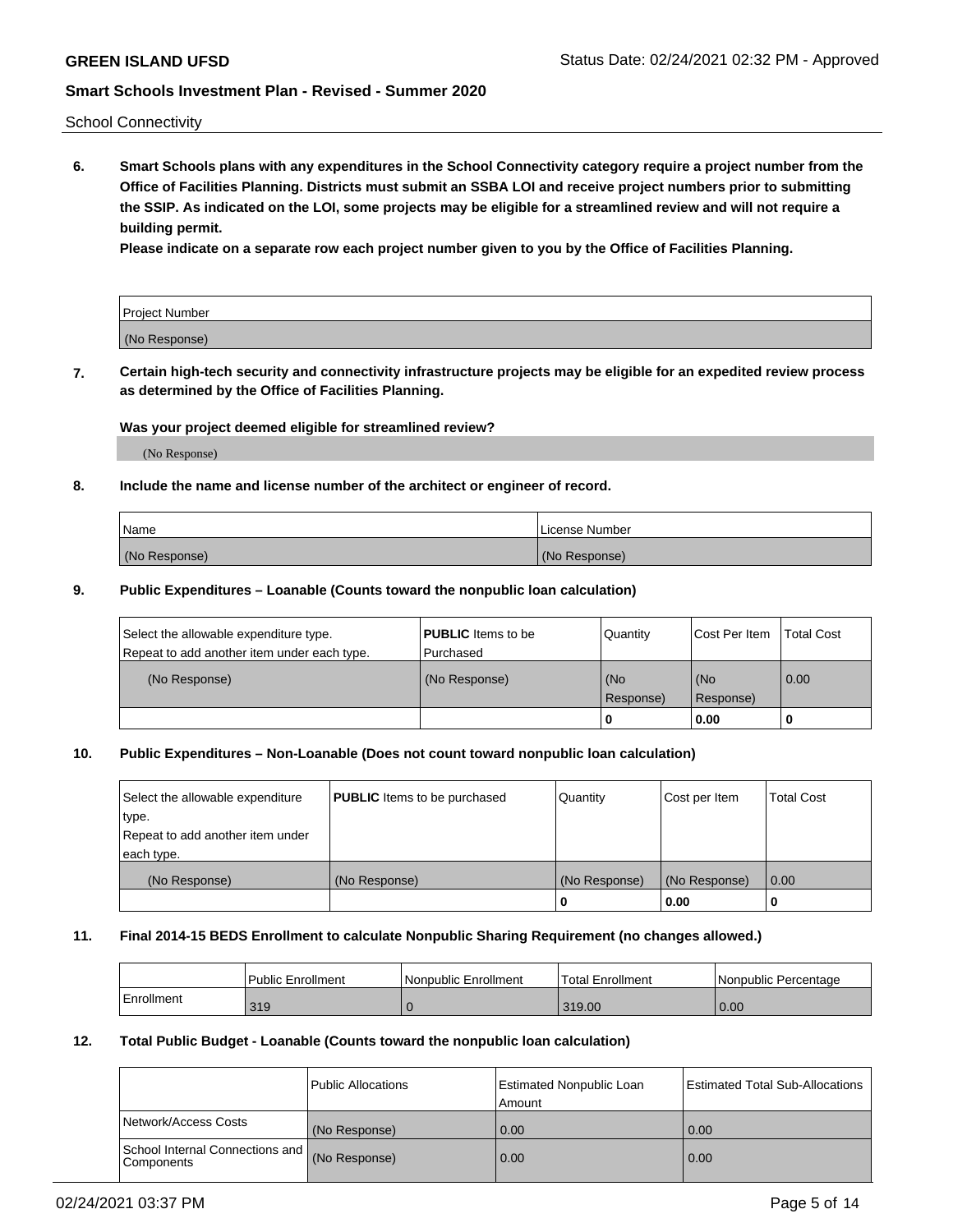School Connectivity

|              | Public Allocations | <b>Estimated Nonpublic Loan</b><br>Amount | <b>Estimated Total Sub-Allocations</b> |
|--------------|--------------------|-------------------------------------------|----------------------------------------|
| <b>Other</b> | (No Response)      | 0.00                                      | 0.00                                   |
| Totals:      | 0.00               |                                           | 0                                      |

# **13. Total Public Budget – Non-Loanable (Does not count toward the nonpublic loan calculation)**

|                                                   | Sub-<br>Allocation |
|---------------------------------------------------|--------------------|
| Network/Access Costs                              | (No Response)      |
| <b>Outside Plant Costs</b>                        | (No Response)      |
| <b>School Internal Connections and Components</b> | (No Response)      |
| Professional Services                             | (No Response)      |
| Testing                                           | (No Response)      |
| <b>Other Upfront Costs</b>                        | (No Response)      |
| <b>Other Costs</b>                                | (No Response)      |
| Totals:                                           | 0.00               |

# **14. School Connectivity Totals**

|                          | Total Sub-Allocations |
|--------------------------|-----------------------|
| Total Loanable Items     | 0.00                  |
| Total Non-Ioanable Items | 0.00                  |
| Totals:                  | 0                     |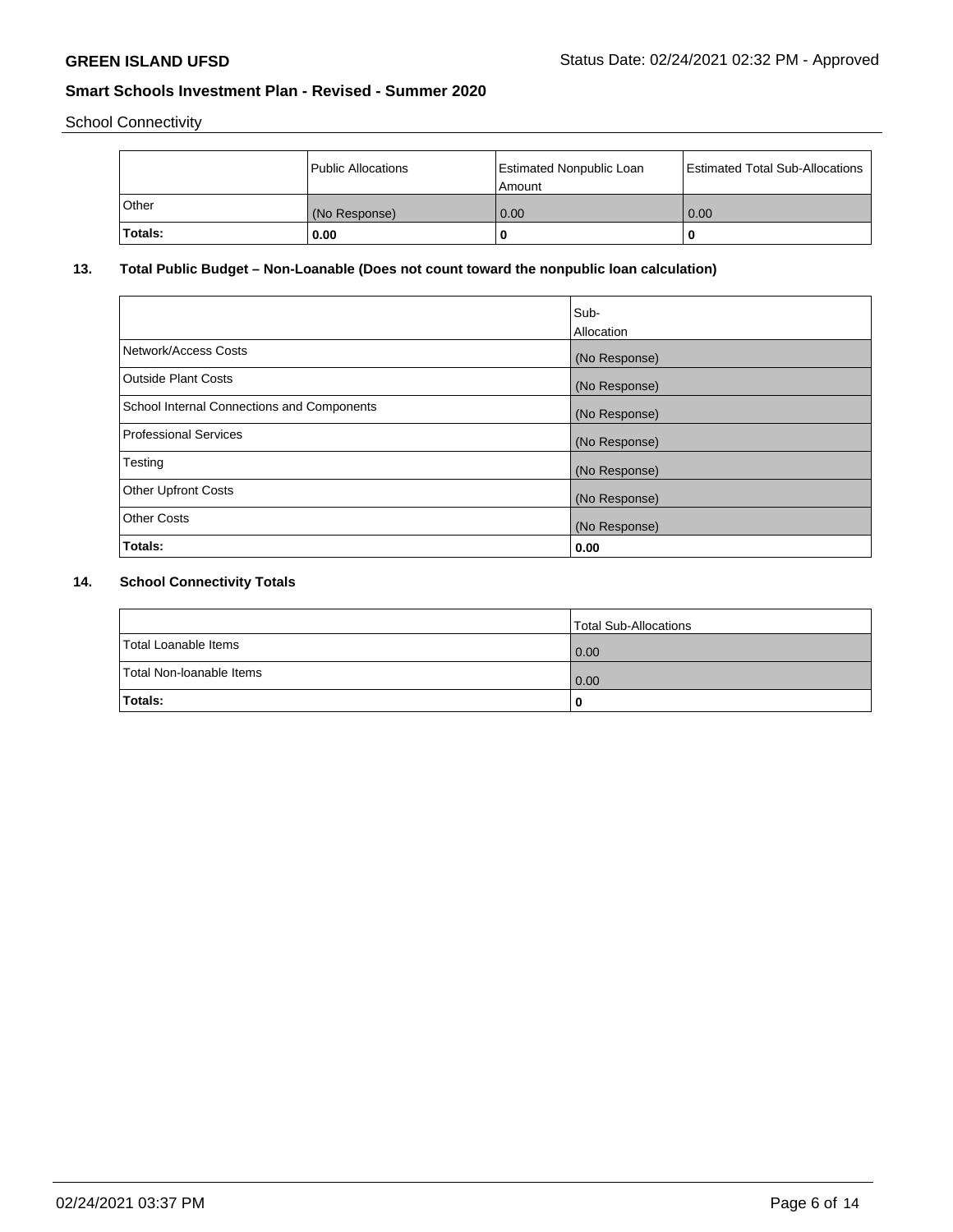Community Connectivity (Broadband and Wireless)

**1. Describe how you intend to use Smart Schools Bond Act funds for high-speed broadband and/or wireless connectivity projects in the community.**

(No Response)

**2. Please describe how the proposed project(s) will promote student achievement and increase student and/or staff access to the Internet in a manner that enhances student learning and/or instruction outside of the school day and/or school building.**

(No Response)

**3. Community connectivity projects must comply with all the necessary local building codes and regulations (building and related permits are not required prior to plan submission).**

 $\Box$  I certify that we will comply with all the necessary local building codes and regulations.

**4. Please describe the physical location of the proposed investment.**

(No Response)

**5. Please provide the initial list of partners participating in the Community Connectivity Broadband Project, along with their Federal Tax Identification (Employer Identification) number.**

| <b>Project Partners</b> | l Federal ID # |
|-------------------------|----------------|
| (No Response)           | (No Response)  |

**6. Please detail the type, quantity, per unit cost and total cost of the eligible items under each sub-category.**

| Select the allowable expenditure | Item to be purchased | Quantity      | Cost per Item | <b>Total Cost</b> |
|----------------------------------|----------------------|---------------|---------------|-------------------|
| type.                            |                      |               |               |                   |
| Repeat to add another item under |                      |               |               |                   |
| each type.                       |                      |               |               |                   |
| (No Response)                    | (No Response)        | (No Response) | (No Response) | 0.00              |
|                                  |                      | U             | 0.00          |                   |

**7. If you are submitting an allocation for Community Connectivity, complete this table.**

**Note that the calculated Total at the bottom of the table must equal the Total allocation for this category that you entered in the SSIP Overview overall budget.**

|                                    | Sub-Allocation |
|------------------------------------|----------------|
| Network/Access Costs               | (No Response)  |
| Outside Plant Costs                | (No Response)  |
| <b>Tower Costs</b>                 | (No Response)  |
| <b>Customer Premises Equipment</b> | (No Response)  |
| <b>Professional Services</b>       | (No Response)  |
| Testing                            | (No Response)  |
| <b>Other Upfront Costs</b>         | (No Response)  |
| <b>Other Costs</b>                 | (No Response)  |
| Totals:                            | 0.00           |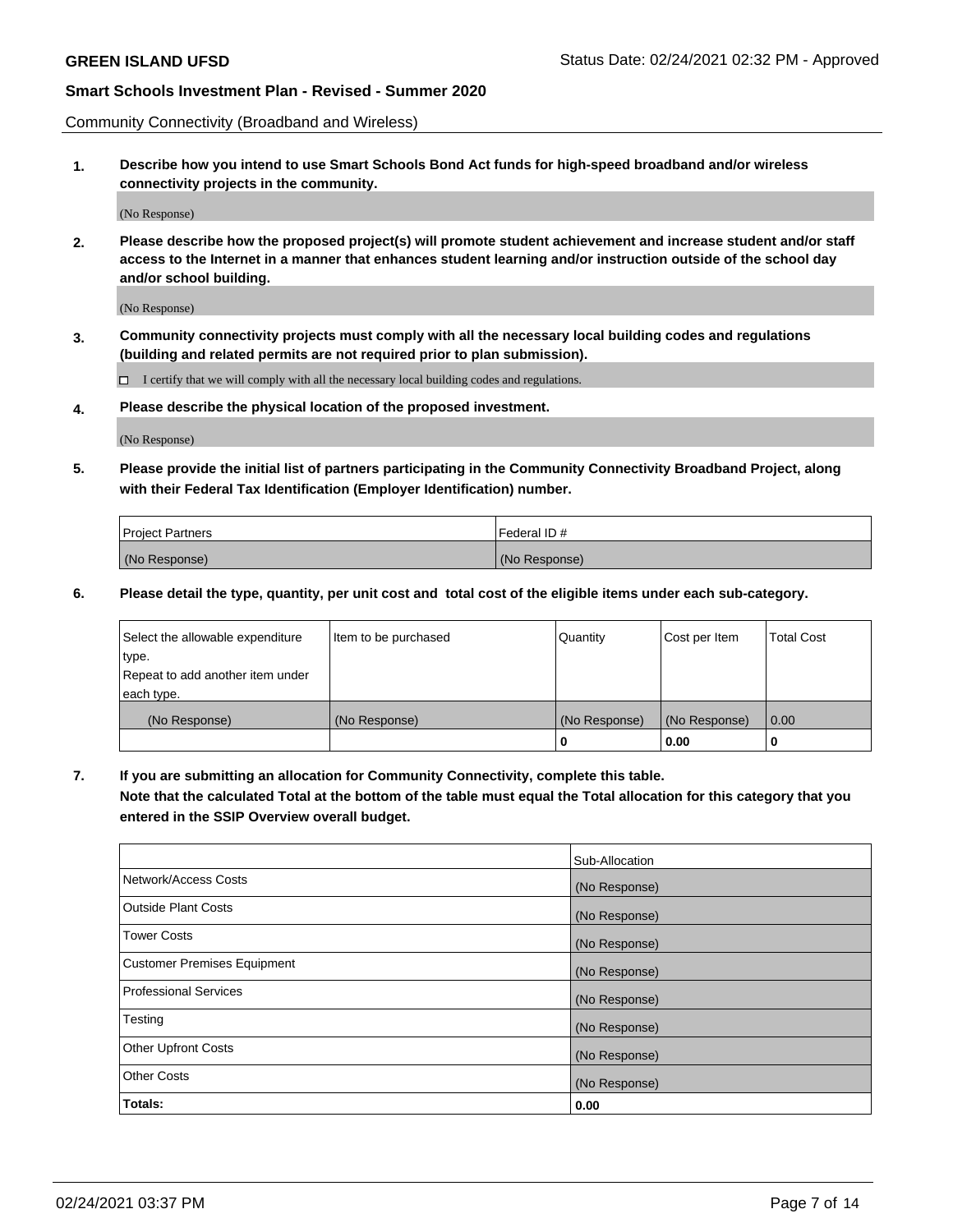### Classroom Learning Technology

**1. In order for students and faculty to receive the maximum benefit from the technology made available under the Smart Schools Bond Act, their school buildings must possess sufficient connectivity infrastructure to ensure that devices can be used during the school day. Smart Schools Investment Plans must demonstrate that sufficient infrastructure that meets the Federal Communications Commission's 100 Mbps per 1,000 students standard currently exists in the buildings where new devices will be deployed, or is a planned use of a portion of Smart Schools Bond Act funds, or is under development through another funding source. Smart Schools Bond Act funds used for technology infrastructure or classroom technology investments must increase the number of school buildings that meet or exceed the minimum speed standard of 100 Mbps per 1,000 students and staff within 12 months. This standard may be met on either a contracted 24/7 firm service or a "burstable" capability. If the standard is met under the burstable criteria, it must be:**

**1. Specifically codified in a service contract with a provider, and**

**2. Guaranteed to be available to all students and devices as needed, particularly during periods of high demand, such as computer-based testing (CBT) periods.**

**Please describe how your district already meets or is planning to meet this standard within 12 months of plan submission.**

Our district is a singular Prek-12 building and is quite small and as a result the Wifi infrastruture is adequate for our needs, now and going forward. In 2017 the district invested in upgraded infrastructure to support advancing technology needs. Our needs are more related to hardware based materials, View Boards, interactive panels, which allow for the necessary supportive technology to live stream instruction for remote and hybrid classroom settings. We have 40 MB of connectivity when we only require 30 MB due to the size of the district.

- **1a. If a district believes that it will be impossible to meet this standard within 12 months, it may apply for a waiver of this requirement, as described on the Smart Schools website. The waiver must be filed and approved by SED prior to submitting this survey.**
	- By checking this box, you are certifying that the school district has an approved waiver of this requirement on file with the New York State Education Department.
- **2. Connectivity Speed Calculator (Required). If the district currently meets the required speed, enter "Currently Met" in the last box: Expected Date When Required Speed Will be Met.**

|                  | l Number of     | Required Speed | Current Speed in Expected Speed | to be Attained                       | <b>Expected Date</b> |
|------------------|-----------------|----------------|---------------------------------|--------------------------------------|----------------------|
|                  | <b>Students</b> | lin Mbps       | <b>Mbps</b>                     | Within 12 Months 1Speed Will be Met1 | When Required        |
| Calculated Speed | 319             | 31.90          | 40                              | <b>MET</b>                           | <b>MET</b>           |

**3. If the district wishes to have students and staff access the Internet from wireless devices within the school building, or in close proximity to it, it must first ensure that it has a robust Wi-Fi network in place that has sufficient bandwidth to meet user demand.**

**Please describe how you have quantified this demand and how you plan to meet this demand.**

Green Island is a singular PreK-12 building. In 2017, the district encumbered the cost to install a new robust Wifi infrastructure with 42 access points throughout the building. Collaborating with Annese, the district installed 2018 Aruba-LAN-WLAN-Upgrade.

**4. All New York State public school districts are required to complete and submit an Instructional Technology Plan survey to the New York State Education Department in compliance with Section 753 of the Education Law and per Part 100.12 of the Commissioner's Regulations.**

**Districts that include educational technology purchases as part of their Smart Schools Investment Plan must have a submitted and approved Instructional Technology Plan survey on file with the New York State Education Department.**

By checking this box, you are certifying that the school district has an approved Instructional Technology Plan survey on file with the New York State Education Department.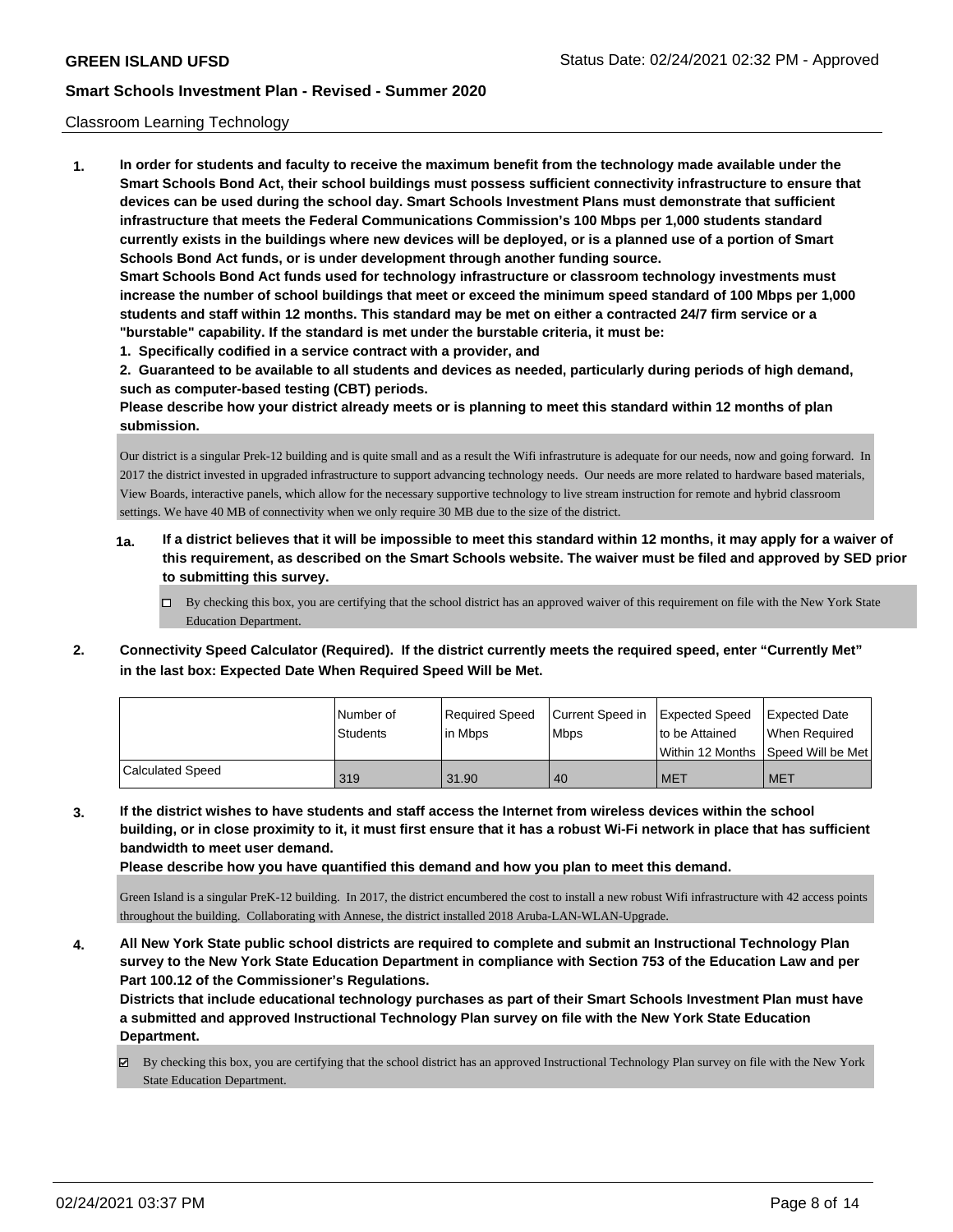### Classroom Learning Technology

# **5. Describe the devices you intend to purchase and their compatibility with existing or planned platforms or systems. Specifically address the adequacy of each facility's electrical, HVAC and other infrastructure necessary to install and support the operation of the planned technology.**

With the unplanned long-term closure, most of our students and staff do not have the necessary devices for successful remote learning. Many of our students do not have access to Wifi connectivity. We intend on purchasing "hotspots" for the families who have identified no connectivity at home. The district's first submission for review included the purchase of laptop computers for staff to be able to develop and dispense online standard based lessons and additional Chromebooks for 1:1 correspondence so students have equitable access. Upon second submission, the District intends to purchase View Board interactive panels for staff to access the necessary technology to dispense instruction for onsite remote and/or hybrid classrooms.

- **6. Describe how the proposed technology purchases will:**
	- **> enhance differentiated instruction;**
	- **> expand student learning inside and outside the classroom;**
	- **> benefit students with disabilities and English language learners; and**
	- **> contribute to the reduction of other learning gaps that have been identified within the district.**

**The expectation is that districts will place a priority on addressing the needs of students who struggle to succeed in a rigorous curriculum. Responses in this section should specifically address this concern and align with the district's Instructional Technology Plan (in particular Question 2 of E. Curriculum and Instruction: "Does the district's instructional technology plan address the needs of students with disabilities to ensure equitable access to instruction, materials and assessments?" and Question 3 of the same section: "Does the district's instructional technology plan address the provision of assistive technology specifically for students with disabilities to ensure access to and participation in the general curriculum?")**

**In addition, describe how the district ensures equitable access to instruction, materials and assessments and participation in the general curriculum for both SWD and English Language Learners/Multilingual Learners (ELL/MLL) students.**

The priority will be to provide the necessary technology tools for staff and students to be able to dispense instruction in-person, remote or hybrid to meet the needs of all students.

\*Enhance Differentiated Instruction: Teachers having access to the necessary tools, such as laptops and interactive panels, will allow them to design lessons beyond traditional paper packets. As well as the capability to dispense lessons virtually to all their students. Students and staff can access for leveled resources and lessons addressing the diverse needs of all students. Collaborating with Capital Region BOCES, if teachers have functional devices, they can access these resources to develop differentiated lessons.

\*Expanding Student Learning: As educators are being asked to design lessons remotely using 21st Century technology, our goal is to continue the expanded learning not just for the students but the staff. The second phase of our technology plan is to install interactive panels in all classrooms. This also includes creating five distant learning areas to enhance learning opportunities for our students but onsite and remotely.

\*Benefit Students with Disabilities: The district does not have any ELL students enrolled at this time. Our students with disabilities require 1:1 correspondence with their providers to dispense specially designed instruction. Also, the expectation is that the general education and special education teachers collaborate on a daily basis to provide the necessary accommodations and modifications. The appropriate technology will allow for these partnerships to collaborate through platforms such as Google Classroom. During remote instruction, these platforms will allow that all students needs are being met.

\*Contribute to reduction of gaps: As a school in need of improvement, we require our teachers to access and analyze data to identify learning gaps on the individual student level. Teachers, if equipped with the necessary devices, can continue to access state data bases and student management systems such as NWEA to create lessons directed towards student gaps.

## **7. Where appropriate, describe how the proposed technology purchases will enhance ongoing communication with parents and other stakeholders and help the district facilitate technology-based regional partnerships, including distance learning and other efforts.**

The proposed technology purchases in this submission will allow for all staff to communicate virtually and directly with students and their parent/guardian. It will also allow all staff to develop distance learning opportunities to dispense to all students in the district. The district is collaborating with Capital Region BOCES and component districts to develop remote learning opportunities for every grade level and subject.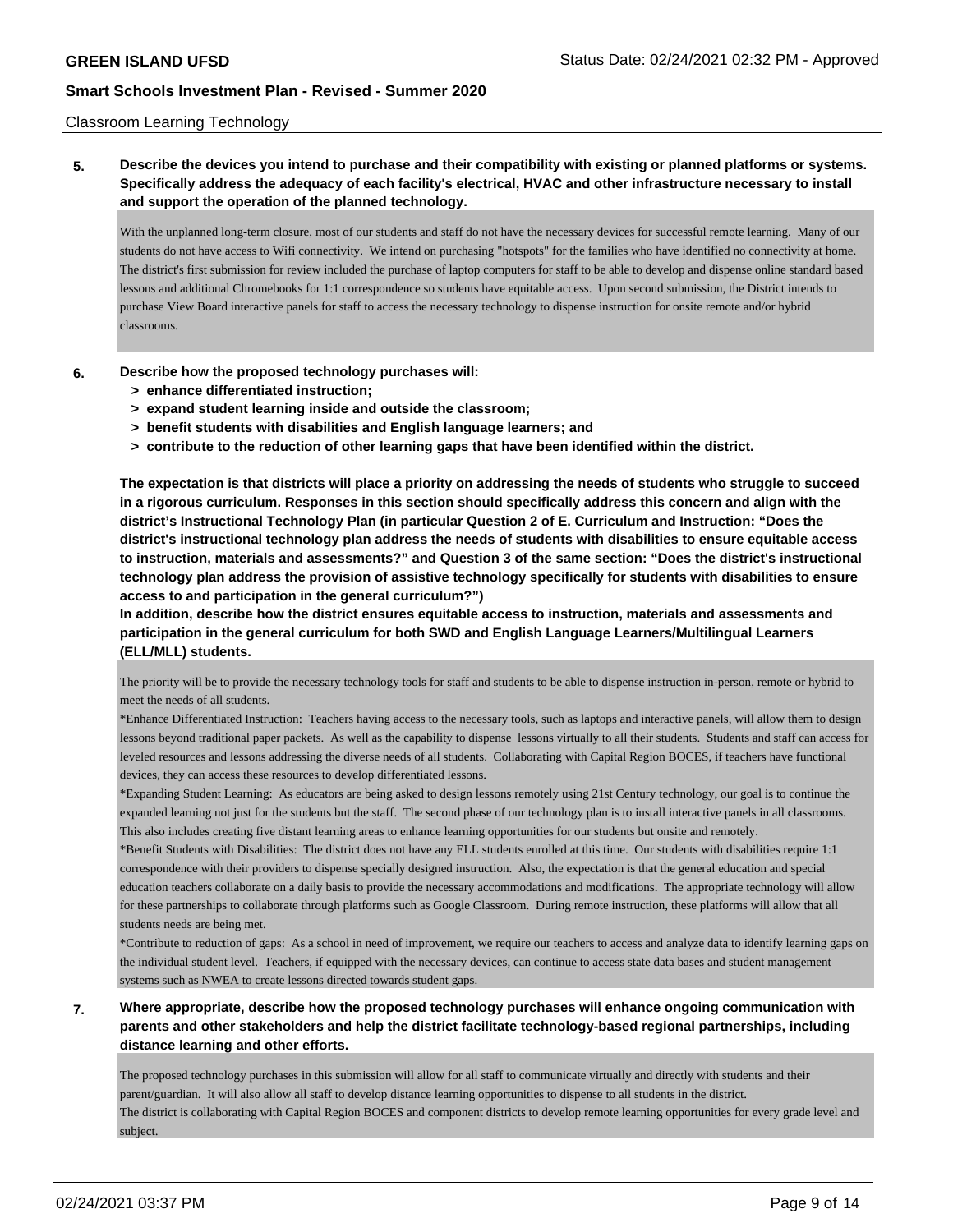### Classroom Learning Technology

**8. Describe the district's plan to provide professional development to ensure that administrators, teachers and staff can employ the technology purchased to enhance instruction successfully.**

**Note: This response should be aligned and expanded upon in accordance with your district's response to Question 1 of F. Professional Development of your Instructional Technology Plan: "Please provide a summary of professional development offered to teachers and staff, for the time period covered by this plan, to support technology to enhance teaching and learning. Please include topics, audience and method of delivery within your summary."**

While remaining in a state mandated COVID-19 regulations, the district will collaborate with Capital Region BOCES, NERIC and Casda, to identify the staff and students who will need support to develop remote standard based learning opportunities.

Examples of professional development opportunities include:

- 1. Preparedness Toolbox for Remote Learning: Google Hangouts (NERIC)
- 2. Webinar: A Beginners Guide to Navigating Khan Academy (NERIC)
- 3. Amplify! A Tech-Infused Book Study on Digital Teaching and Learning in the K-6 Classroom Online (NERIC)
- 4. Online Teaching Tools for Tenacious Teachers (NERIC)
- 5. Google Classroom 101 (NERIC)

**9. Districts must contact one of the SUNY/CUNY teacher preparation programs listed on the document on the left side of the page that supplies the largest number of the district's new teachers to request advice on innovative uses and best practices at the intersection of pedagogy and educational technology.**

- By checking this box, you certify that you have contacted the SUNY/CUNY teacher preparation program that supplies the largest number of your new teachers to request advice on these issues.
- **9a. Please enter the name of the SUNY or CUNY Institution that you contacted.**

SUNY Plattsburgh

**9b. Enter the primary Institution phone number.**

518-862-5223

**9c. Enter the name of the contact person with whom you consulted and/or will be collaborating with on innovative uses of technology and best practices.**

Lora Parks

**10. To ensure the sustainability of technology purchases made with Smart Schools funds, districts must demonstrate a long-term plan to maintain and replace technology purchases supported by Smart Schools Bond Act funds. This sustainability plan shall demonstrate a district's capacity to support recurring costs of use that are ineligible for Smart Schools Bond Act funding such as device maintenance, technical support, Internet and wireless fees, maintenance of hotspots, staff professional development, building maintenance and the replacement of incidental items. Further, such a sustainability plan shall include a long-term plan for the replacement of purchased devices and equipment at the end of their useful life with other funding sources.**

By checking this box, you certify that the district has a sustainability plan as described above.

**11. Districts must ensure that devices purchased with Smart Schools Bond funds will be distributed, prepared for use, maintained and supported appropriately. Districts must maintain detailed device inventories in accordance with generally accepted accounting principles.**

By checking this box, you certify that the district has a distribution and inventory management plan and system in place.

**12. Please detail the type, quantity, per unit cost and total cost of the eligible items under each sub-category.**

| Select the allowable expenditure | I Item to be Purchased | Quantity | Cost per Item | <b>Total Cost</b> |
|----------------------------------|------------------------|----------|---------------|-------------------|
| type.                            |                        |          |               |                   |
| Repeat to add another item under |                        |          |               |                   |
| each type.                       |                        |          |               |                   |
| Interactive Whiteboards          | ViewBoard              | 30       | 2,200.00      | 66,000.00         |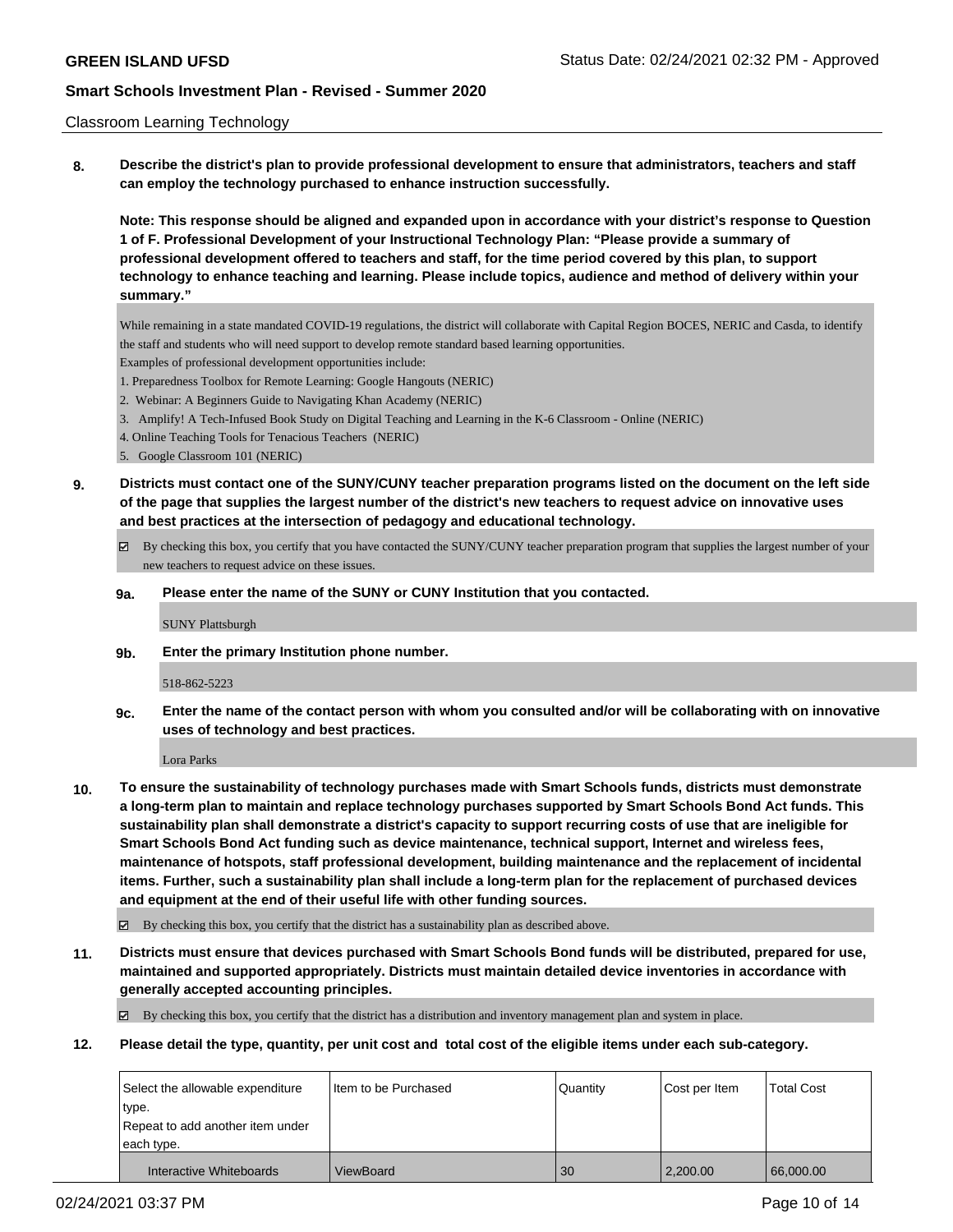# Classroom Learning Technology

| Select the allowable expenditure | Item to be Purchased | Quantity | Cost per Item | <b>Total Cost</b> |
|----------------------------------|----------------------|----------|---------------|-------------------|
| type.                            |                      |          |               |                   |
| Repeat to add another item under |                      |          |               |                   |
| each type.                       |                      |          |               |                   |
|                                  |                      | 30       | 2,200.00      | 66,000            |

## **13. Final 2014-15 BEDS Enrollment to calculate Nonpublic Sharing Requirement (no changes allowed.)**

|            | l Public Enrollment | Nonpublic Enrollment | <b>Total Enrollment</b> | <i>Nonpublic</i><br>l Percentage |
|------------|---------------------|----------------------|-------------------------|----------------------------------|
| Enrollment | 319                 |                      | 319.00                  | 0.00                             |

## **14. If you are submitting an allocation for Classroom Learning Technology complete this table.**

|                          | Public School Sub-Allocation | <b>Estimated Nonpublic Loan</b><br>Amount<br>(Based on Percentage Above) | Estimated Total Public and<br>Nonpublic Sub-Allocation |
|--------------------------|------------------------------|--------------------------------------------------------------------------|--------------------------------------------------------|
| Interactive Whiteboards  | 66,000.00                    | 0.00                                                                     | 66,000.00                                              |
| <b>Computer Servers</b>  | (No Response)                | 0.00                                                                     | 0.00                                                   |
| <b>Desktop Computers</b> | (No Response)                | 0.00                                                                     | 0.00                                                   |
| <b>Laptop Computers</b>  | (No Response)                | 0.00                                                                     | 0.00                                                   |
| <b>Tablet Computers</b>  | (No Response)                | 0.00                                                                     | 0.00                                                   |
| <b>Other Costs</b>       | (No Response)                | 0.00                                                                     | 0.00                                                   |
| Totals:                  | 66,000.00                    | 0                                                                        | 66,000                                                 |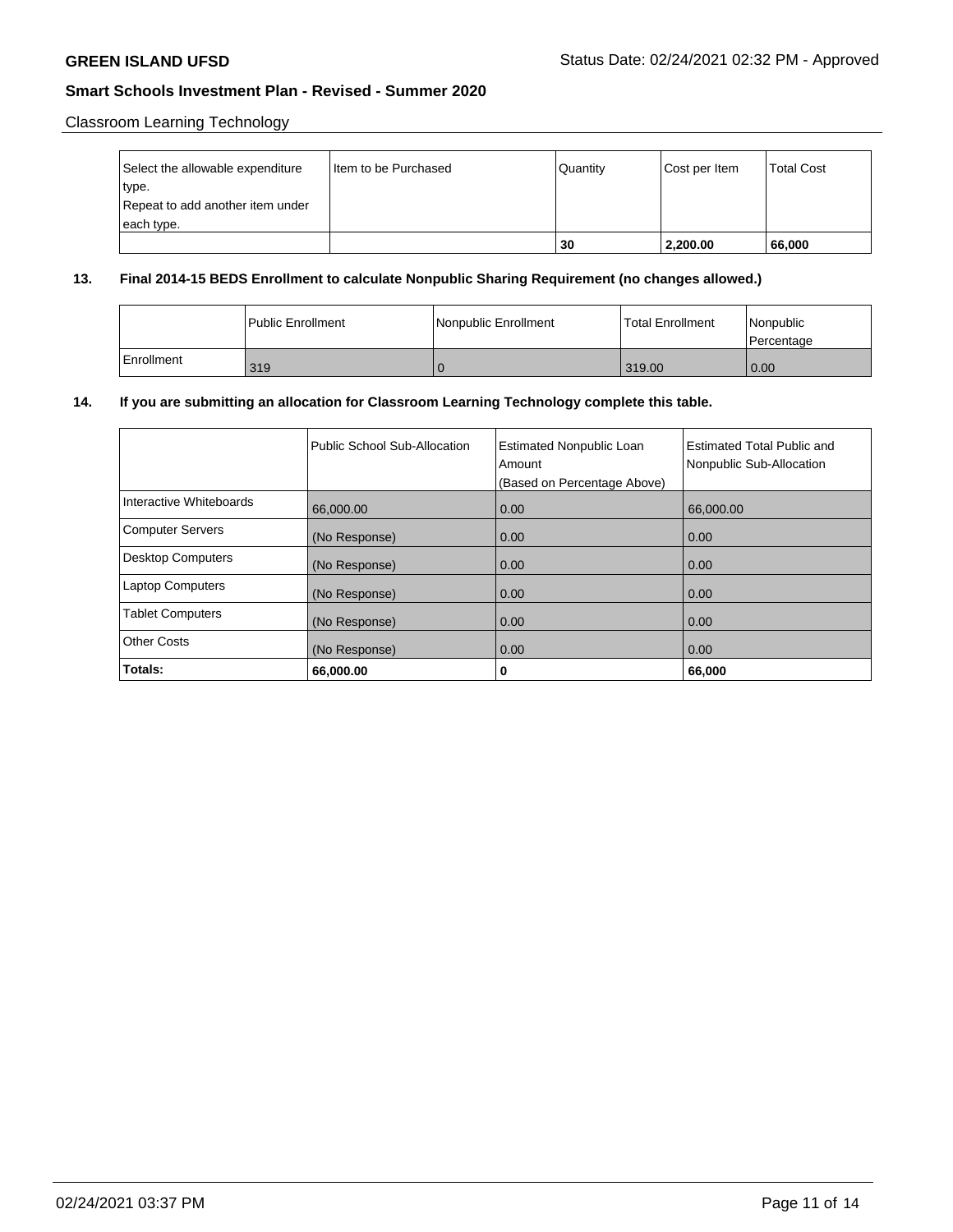#### Pre-Kindergarten Classrooms

**1. Provide information regarding how and where the district is currently serving pre-kindergarten students and justify the need for additional space with enrollment projections over 3 years.**

(No Response)

- **2. Describe the district's plan to construct, enhance or modernize education facilities to accommodate prekindergarten programs. Such plans must include:**
	- **Specific descriptions of what the district intends to do to each space;**
	- **An affirmation that new pre-kindergarten classrooms will contain a minimum of 900 square feet per classroom;**
	- **The number of classrooms involved;**
	- **The approximate construction costs per classroom; and**
	- **Confirmation that the space is district-owned or has a long-term lease that exceeds the probable useful life of the improvements.**

(No Response)

**3. Smart Schools Bond Act funds may only be used for capital construction costs. Describe the type and amount of additional funds that will be required to support ineligible ongoing costs (e.g. instruction, supplies) associated with any additional pre-kindergarten classrooms that the district plans to add.**

(No Response)

**4. All plans and specifications for the erection, repair, enlargement or remodeling of school buildings in any public school district in the State must be reviewed and approved by the Commissioner. Districts that plan capital projects using their Smart Schools Bond Act funds will undergo a Preliminary Review Process by the Office of Facilities Planning.**

**Please indicate on a separate row each project number given to you by the Office of Facilities Planning.**

| Project Number |  |
|----------------|--|
| (No Response)  |  |
|                |  |

**5. Please detail the type, quantity, per unit cost and total cost of the eligible items under each sub-category.**

| Select the allowable expenditure | Item to be purchased | Quantity      | Cost per Item | <b>Total Cost</b> |
|----------------------------------|----------------------|---------------|---------------|-------------------|
| type.                            |                      |               |               |                   |
| Repeat to add another item under |                      |               |               |                   |
| each type.                       |                      |               |               |                   |
| (No Response)                    | (No Response)        | (No Response) | (No Response) | 0.00              |
|                                  |                      | U             | 0.00          |                   |

**6. If you have made an allocation for Pre-Kindergarten Classrooms, complete this table. Note that the calculated Total at the bottom of the table must equal the Total allocation for this category that you entered in the SSIP Overview overall budget.**

|                                          | Sub-Allocation |
|------------------------------------------|----------------|
| Construct Pre-K Classrooms               | (No Response)  |
| Enhance/Modernize Educational Facilities | (No Response)  |
| <b>Other Costs</b>                       | (No Response)  |
| Totals:                                  | 0.00           |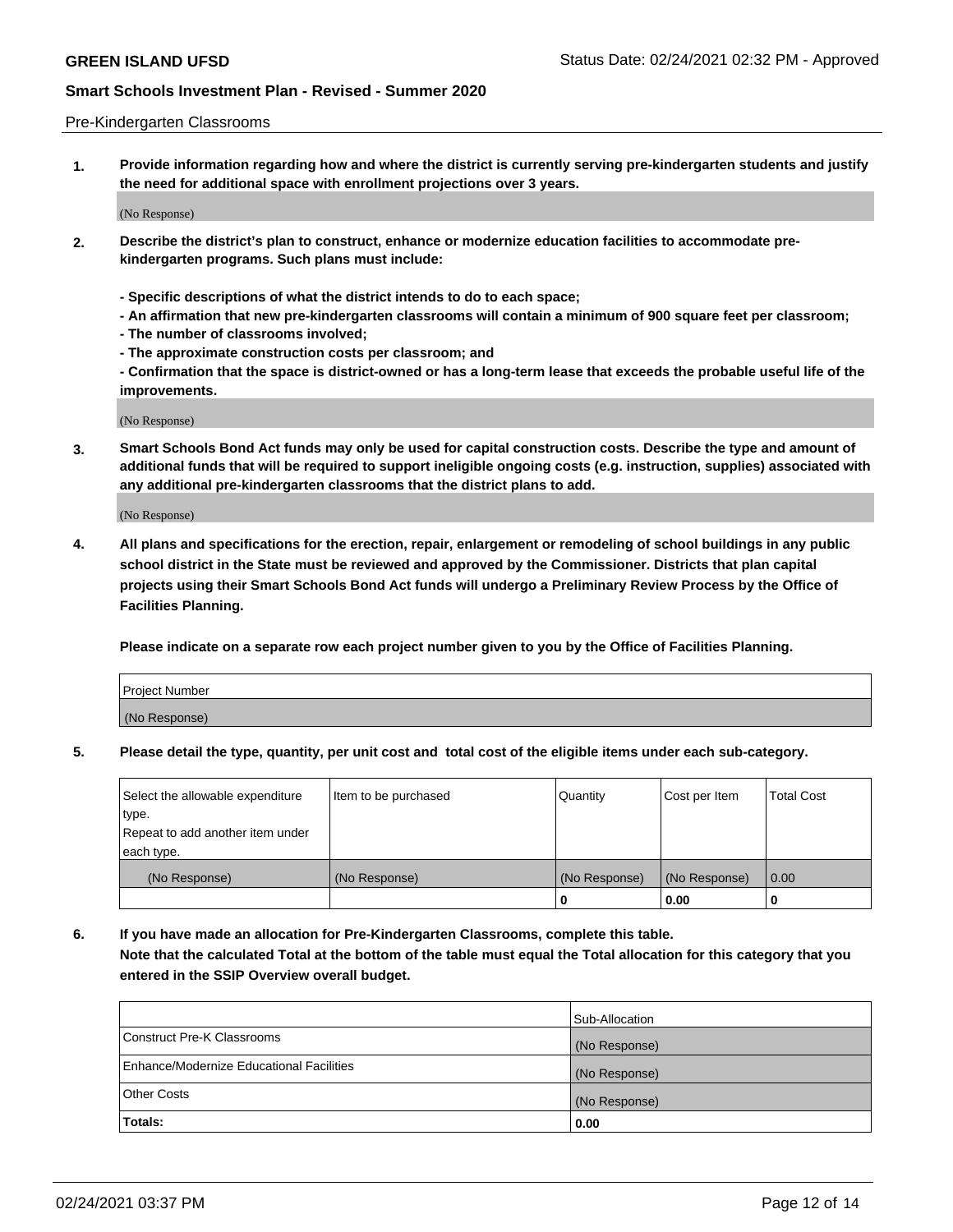Replace Transportable Classrooms

**1. Describe the district's plan to construct, enhance or modernize education facilities to provide high-quality instructional space by replacing transportable classrooms.**

(No Response)

**2. All plans and specifications for the erection, repair, enlargement or remodeling of school buildings in any public school district in the State must be reviewed and approved by the Commissioner. Districts that plan capital projects using their Smart Schools Bond Act funds will undergo a Preliminary Review Process by the Office of Facilities Planning.**

**Please indicate on a separate row each project number given to you by the Office of Facilities Planning.**

| Project Number |  |
|----------------|--|
|                |  |
|                |  |
|                |  |
|                |  |
| (No Response)  |  |
|                |  |
|                |  |
|                |  |

**3. For large projects that seek to blend Smart Schools Bond Act dollars with other funds, please note that Smart Schools Bond Act funds can be allocated on a pro rata basis depending on the number of new classrooms built that directly replace transportable classroom units.**

**If a district seeks to blend Smart Schools Bond Act dollars with other funds describe below what other funds are being used and what portion of the money will be Smart Schools Bond Act funds.**

(No Response)

**4. Please detail the type, quantity, per unit cost and total cost of the eligible items under each sub-category.**

| Select the allowable expenditure | Item to be purchased | Quantity      | Cost per Item | Total Cost |
|----------------------------------|----------------------|---------------|---------------|------------|
| ∣type.                           |                      |               |               |            |
| Repeat to add another item under |                      |               |               |            |
| each type.                       |                      |               |               |            |
| (No Response)                    | (No Response)        | (No Response) | (No Response) | 0.00       |
|                                  |                      | u             | 0.00          |            |

**5. If you have made an allocation for Replace Transportable Classrooms, complete this table. Note that the calculated Total at the bottom of the table must equal the Total allocation for this category that you entered in the SSIP Overview overall budget.**

|                                                | Sub-Allocation |
|------------------------------------------------|----------------|
| Construct New Instructional Space              | (No Response)  |
| Enhance/Modernize Existing Instructional Space | (No Response)  |
| Other Costs                                    | (No Response)  |
| Totals:                                        | 0.00           |